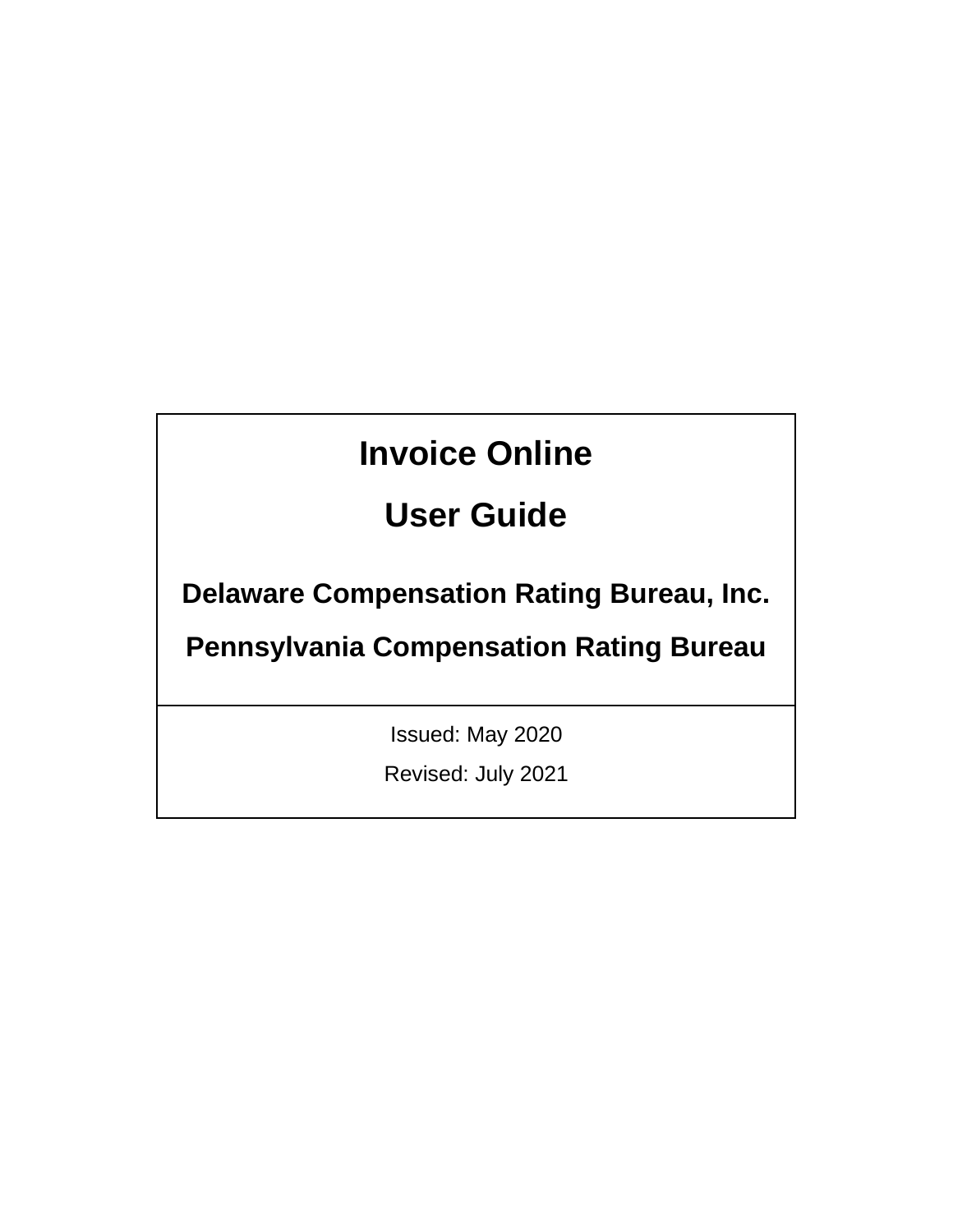# **Sign up for Invoice Notifications (Carrier Group Administrators)**

To receive notifications when new statements or invoices are issued by the DCRB/PCRB:

- a) In Application Login, select **Carrier Group Admin** from the main menu and then select **Notification Setup** from the drop-down menu.
- b) Click the **i**con for **Invoice Online Notification Setup**.
- c) Select the **Yes** radio button to enable the notification.
- d) Enter up to five email addresses where the notifications are to be sent.
- e) Click the **Update** button.

|              | Do you want to receive Invoice Notification?<br>$\odot$<br>Yes<br>No<br>∩ |
|--------------|---------------------------------------------------------------------------|
| Email $1:$ * | centralsupport@pcrb.com                                                   |
| Email 2:     |                                                                           |
| Email 3:     |                                                                           |
| Email 4:     |                                                                           |
| Email 5:     |                                                                           |
|              | Update<br>Cancel                                                          |

#### **View Invoices via the Invoice Online Application (Carriers)**

To view invoices via the DCRB/PCRB website, Carrier Group Users must have access to the Invoice Online application. Please contact your Carrier Group Administrator (CGA) for access. CGAs will have access by default.

- a) In Application Login, navigate to the Invoice Online application.
- b) If you wish to view invoices from DCRB, select **Switch to DE** from the main menu. The menu color will change from blue to green. If you wish to view invoices from PCRB, select **Switch to PA** from the main menu. The menu color will change from green to blue.
- c) Select **Search Invoices** from the main menu.
- d) Enter search criteria such as Invoice Type, Invoice Number or Date Range.
- e) Click the **Search** button. The search result is displayed below the search fields.
- f) Click the **PDF** icon to view the invoice.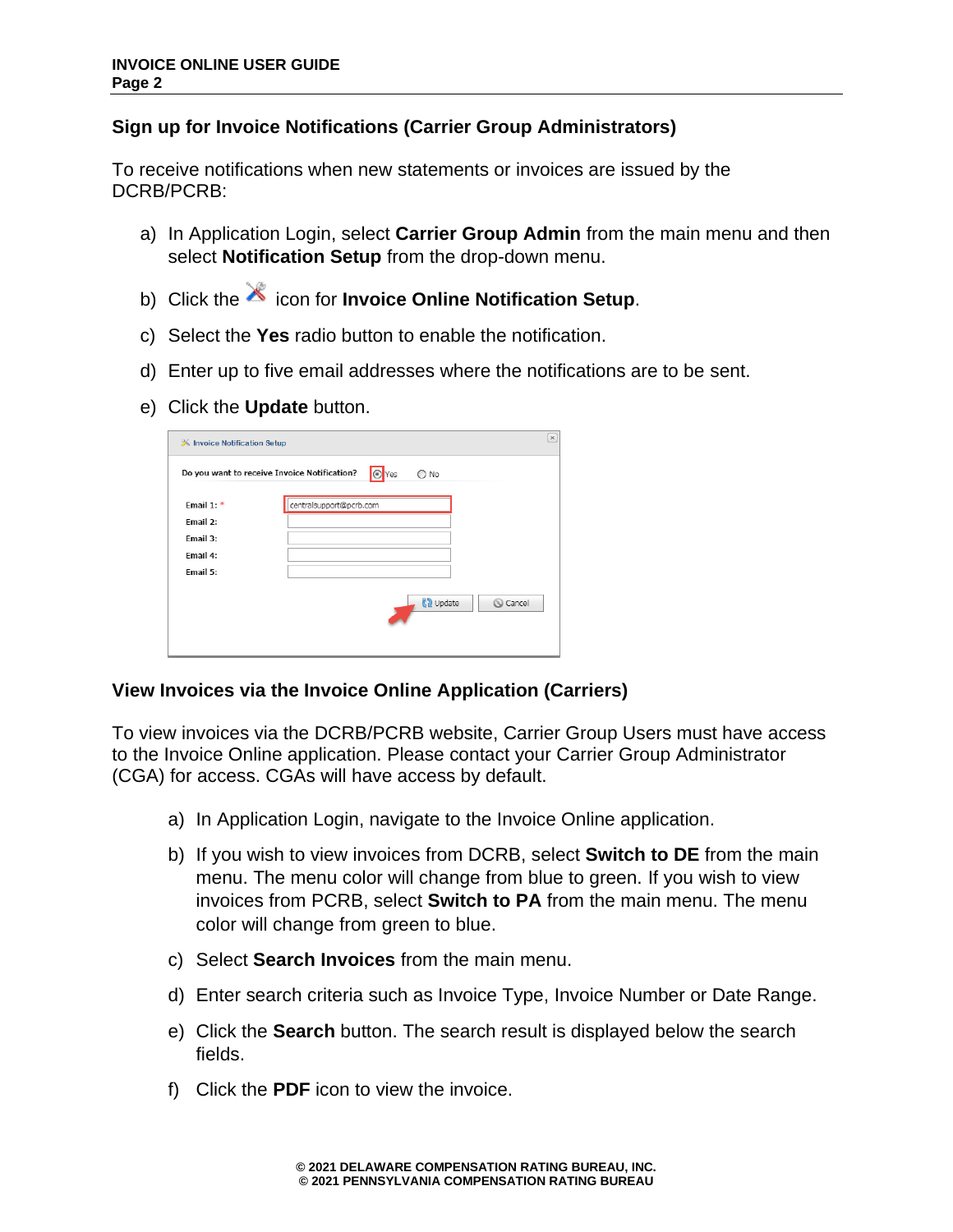### **View Recipient(s) of Invoice Notifications (Bureau Admins and Accounting Dept)**

- a) In Application Login, navigate to the Invoice Online application.
- b) Select **Admin Function** from the main menu and then select **Notification** from the drop-down menu.
- c) Search for the carrier group from the list and then click on the **[+]** icon to view the recipient(s).

| <b>INVOICE ONLINE</b> |                      |                      |                               |                                                                     |                |                |                   |                             |                     |        |                        |  |
|-----------------------|----------------------|----------------------|-------------------------------|---------------------------------------------------------------------|----------------|----------------|-------------------|-----------------------------|---------------------|--------|------------------------|--|
| <b>Home</b>           | <b>Invoices Home</b> |                      |                               | Admin Function Search Invoices Carrier Account Balance Switch to DE |                |                |                   |                             |                     |        |                        |  |
|                       |                      |                      |                               |                                                                     |                |                |                   | <b>INVOICE NOTIFICATION</b> |                     |        |                        |  |
|                       |                      |                      | <b>Group</b><br><b>Number</b> |                                                                     |                |                | <b>Group Name</b> |                             | <b>Active?</b>      |        | <b>State</b>           |  |
|                       |                      |                      | 777                           |                                                                     |                |                |                   |                             |                     | $\vee$ |                        |  |
|                       |                      | $\qquad \qquad \Box$ | 777                           | Demo Carrier Data Group                                             |                |                |                   | $\checkmark$                |                     | PA     |                        |  |
|                       |                      |                      |                               |                                                                     |                |                |                   |                             |                     |        |                        |  |
|                       |                      |                      | Email 1                       |                                                                     | <b>Email 2</b> | <b>Email 3</b> | <b>Email 4</b>    | <b>Email 5</b>              | <b>Receive Type</b> |        | <b>Date Registered</b> |  |
|                       |                      |                      | ethai@pcrb.com                |                                                                     |                |                |                   |                             |                     |        | 03/23/2017             |  |
|                       |                      |                      | Record(s): 1                  |                                                                     |                |                |                   |                             |                     |        |                        |  |
|                       |                      |                      |                               |                                                                     |                |                |                   |                             |                     |        |                        |  |
|                       |                      |                      |                               | Record $(s)$ : 1                                                    |                |                |                   |                             |                     |        |                        |  |
|                       |                      |                      |                               |                                                                     |                |                |                   |                             |                     |        |                        |  |

#### **Notes:**

- Only the carrier group's CGA can update the distribution list.
- If the Active box is checked, the carrier group is signed up to receive invoice notifications.
- If the Active box is unchecked, the carrier group's CGA turned off invoice notifications.
- If a carrier group is not listed on the Invoice Notification screen, their CGA have not signed up to receive invoice notifications. Invoice notification is turned off for a carrier group by default.

# **Turn Off Hardcopy (Paper) Invoices (Bureau Admins and Accounting Dept)**

- a) In Application Login, navigate to the Invoice Online application.
- b) Select **Admin Function** from the main menu and then select **Omit Carriers From Hardcopy** from the drop-down menu.